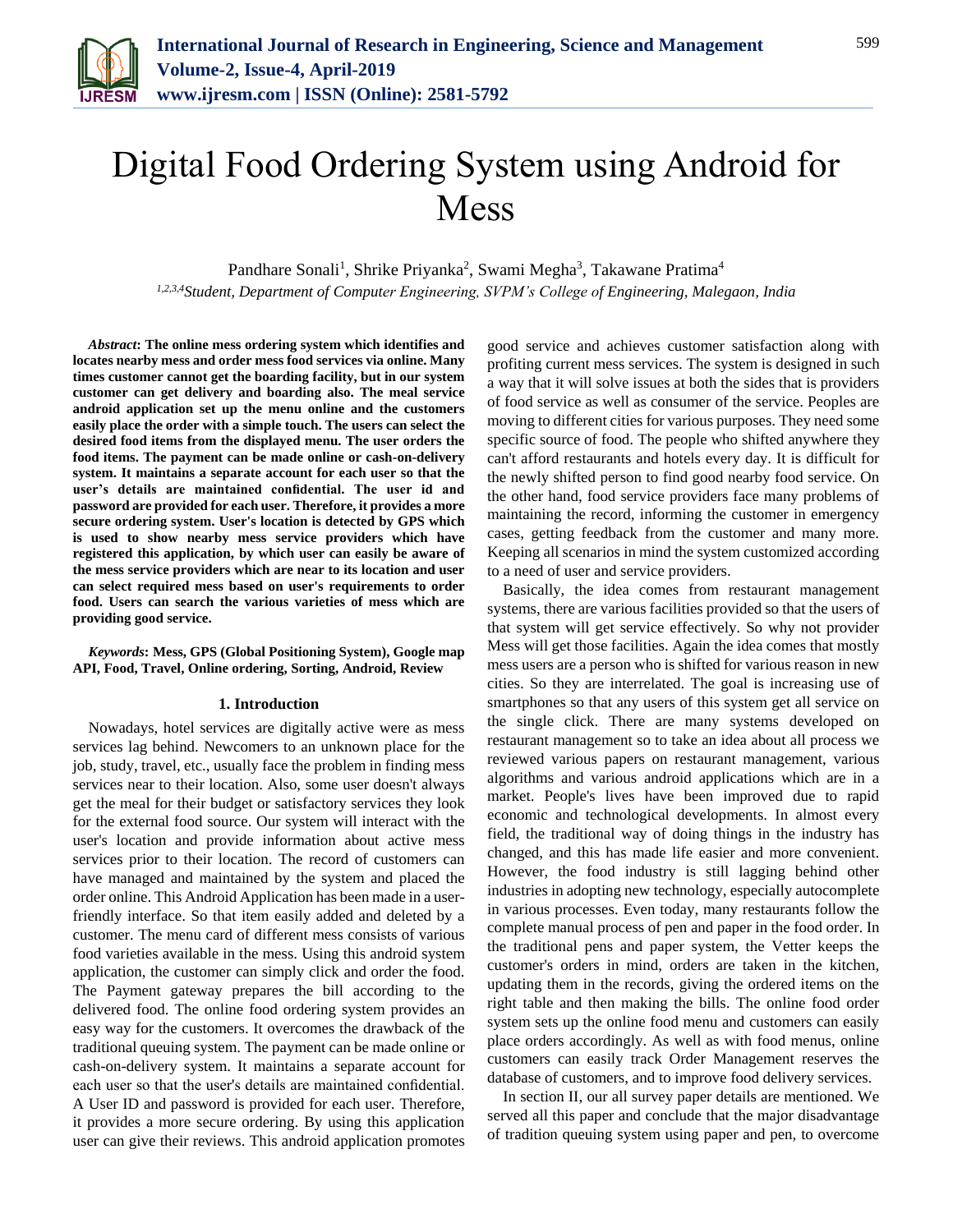

this we developed our android mess application which is easily handled by the customer online. In old systems, the newcomers to different places face the problem of finding the nearby messes. There is not any application developed earlier which give more efficient searching. In section III the proposed system describes the main component of our application like registering the customer in the application and placing the order by GPS or manually to get good food service. In Ivth section, whole system architecture is described. Section V described the methodology, using K-means clustering to find out the nearby mess using various clusters of the mess.

## **2. Literature survey**

The online food ordering system is easy for the customers. It overcomes the disadvantages of the traditional queuing system. This proposed system is a medium to order online food conflictfree from restaurants as well as mess service. This system improves the method of taking the order from the customer. The online food ordering system sets up a food menu online and customers can easily place the order as per their wish. Also with a food menu, customers can easily track the orders [2]. This system also provides a feedback system in which a user can rate the food items. Also, this system can recommend hotels, food, based on the ratings given by the user, the hotel staff will be informed for the improvements along with the quality. The payment can be made online or pay-on-delivery system. For more secured ordering separate accounts are maintained for each user by providing them an ID and a password [15]. A system is based on customer needs. The system is developed to considering the issues related to all customer which are included in this system. The wide range of people can use this if they know how to operate an android smartphone. Various issues related to Mess/Tiffin Service will be solved by providing them a full fledged system. Thus, the implementation of the Online Food Ordering system is done to help and solve one of the important problems of people. Based on the result of this research is It helps a customer in making order easily It gives the information needed in making the order to a customer [9].

Automated mess service based on user's location paper [6] discusses the Android-based system to develop an online mess ordering system which will identify and locate nearby mess and order mess food services via online. This system will interact with the user's location with the help of 'GPS & Geo Tagging on Android Platform' and provide information about active mess services prior to their location [12]. They use 'Dijkstra algorithm' to find the shortest path to measure the nearest mess. By using this application user can give their review based on their order history which will validate good service practices among mess to compete for higher ratings. Thus our system provides a platform for advertisers and interact-action between mess and customers. Before placing the order, we make sure that the user is registered to avoid anonymous entries. Their main aim to fulfill customer satisfaction by making them aware

of nearby mess service providers with their food style, which will be fulfilled using our application. Furthermore, they could use 'Latent-Semantic Analysis' LSA algorithm to analyzes the relationships between a set of documents and the terms they contain by producing a set of concepts related to the documents to provide the more efficient review. This system helps to give more priority to mess service and enrich their growth from their current fading situation [19].

In Food finder- Mobile food ordering application paper [4], the purpose of this application is to develop an online Food Finder application. The reason to develop the system is due to the issues facing the food industry. The challenges encountered by the existing system serve as a major drawback to the realization of efficiency and customer satisfaction. This application will contain different types of food varieties available for the user to buy online. The system also allows to quickly and easily managing online menu which customers can browse and also predict how much is spend on food, and use to place orders with just a few clicks [17]. The main aim is to increase efficiency and improve services provided to the customers through better application of technology in daily operations. The disadvantages of the paper-based system are that papers can get easily damaged by stain marks they can be lost due to fire or accidents or can get lost in general. Hence, time and money are wasted. This system is very Timeconsuming. lack of visual confirmation that the order was placed correctly. The necessity for a restaurant to have an employee answering the phone and taking orders Difficulty in tracking customers past history. Here implementation of an advanced e-restaurant menu ordering system using the smart android mobile phone. The idea of the advanced e-restaurant can also be extended for future using GPRS accessible module [4].

A Proposed System for Touchpad Based Food Ordering System Using Android Application paper proposes an automated system that uses wireless communication, a centralized database, and an android application to place the order without even waiting for a waiter. The advancement in information and communication technology has greatly influenced the business transactions. In earlier days, food industry traditionally has lagged behind other industries in adopting new technology [4]. However rapid advances in computer technology and heightened expectations of consumers have forced the food industry to bring automation in the process. Nowadays, the adoption of wireless technology & the emergence of mobile devices has led to automation in the food industry. The business and services in restaurants can be improved with the combination of wireless and mobile technologies. In this paper, they have done a research work aims to design and develop a wireless food ordering system in the restaurant [14]. In this system, customer orders the food by using an android based touchpad. Customer first orders the food from the touchpad looking at the various combination of food which is further carried to the kitchen for fulfilling the order and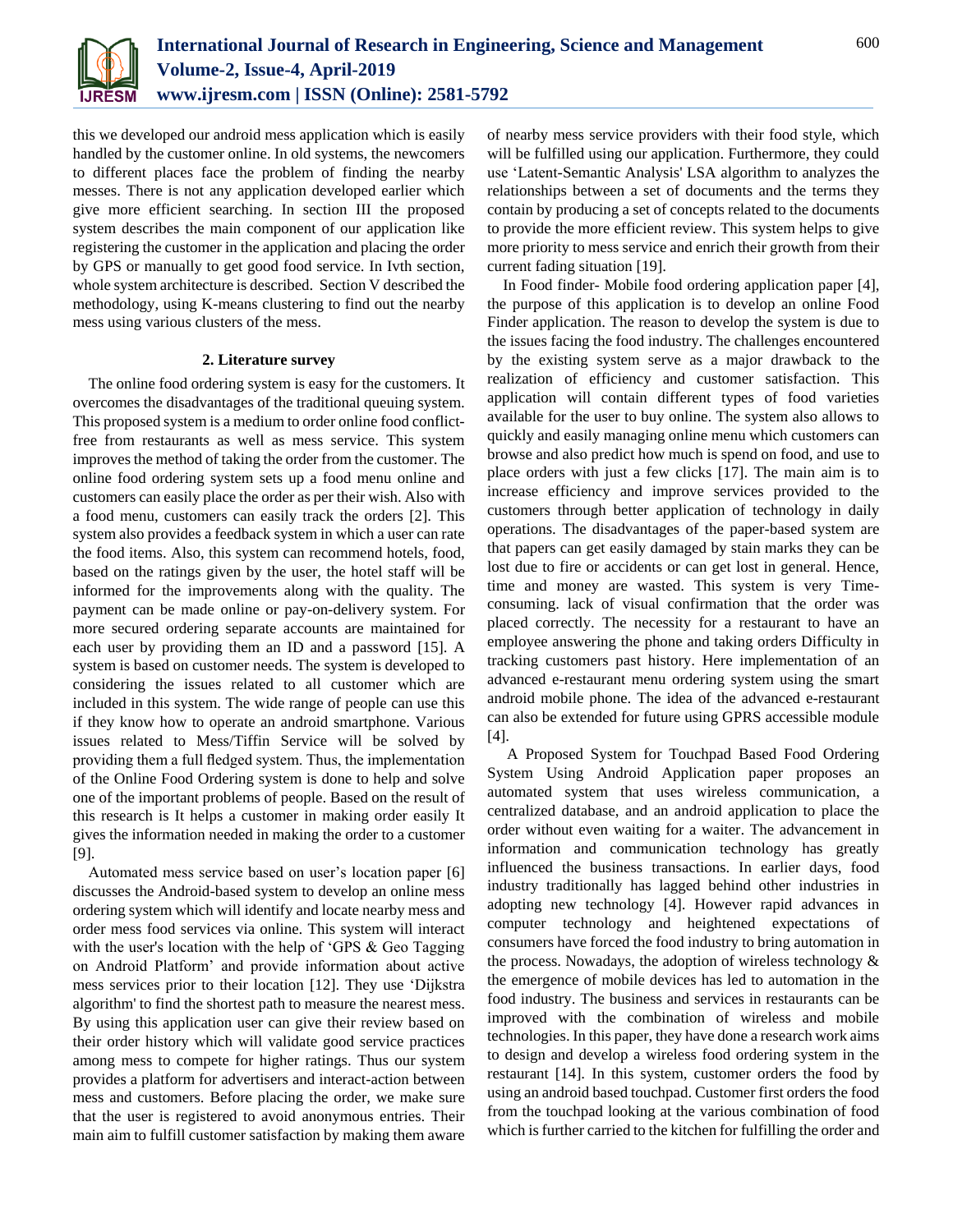

the same is passed for billing at the each customer's tablet. In the future, work can be done on providing provisions to accept different types of payments like credit cards, debit cards, tips, etc. The system can be further extended to register and link multiple restaurants to enhance the dining experience of customers.[2]

In E-FOODWORLD paper [10], there are many systems developed on restaurant management so to take an idea about all process we reviewed various papers on restaurant management, various algorithms and various android application which are in a market. In this paper, the proposed system will be designed in such a way that it will solve issues at both the sides that are providers of food service as well as consumer of the service. This system is for making efficient communication between consumer and producer. In this, they are designed a system based on a part of restaurant management that is to manage the order of customer using Zigbee wireless technology which will give an advantage of mobility and ease of access [11]. The system uses a small keypad to place orders and the order made by inserting the code on the keypad menu. The main of this system is to eliminate the burden of searching for good food in a new city. To save the time of managing all the tasks for a food service provider. To provide user-friendly efficient service to all users. In the proposed system they are using Geo-hashing technique for searching. Their project basically depends on how accurately it finds the nearest mess according to users requirement. Various issues related to mess will be solved by providing them a full-fledged system. Thus we are implementing E-Food World system to help and solve one of the problems of people [22].

## **3. Proposed system**

Our system design in such a way that it solves issues at both the sides that are providers of food service as well as consumer of the service. Today peoples are moving to different cities for various purposes. The person who is shifted can't afford restaurants and hotels every day. It is also difficult for the newly shifted person to find specific, good, nearby and affordable service. On the other hand food service providers i.e. mess or tiffin based service are faced many problems of maintaining the record, informing the customer in emergency cases, getting feedback from the customer and many more. The proposed system consists of the following module:

## *A. Customer start the application by registering the data*

In the home page, there is a menu bar which contains tab and starts to use the application.

## *B. Order placing task*

In this module, the user can set a location using Google Maps. Once done with setting location this page will redirect to Meals page. At the bottom of the page, this module should include all the information related to the product. If location is not set and a user clicks on other module tabs on the module load its should prompt set location dialog.

## *C. Different variety of Meal Menu Display to customer*

In this module includes show Lunch or Dinner option. Depend upon the selection mess list needs to have appeared, also show main filters as Vegetarian and Non-Vegetarian. Sorting will include Price, Rating, and Favorites.

## *D. Customer Book the Meal*

In this module, User has to select one option from Lunch and Dinner which will be shown in tabular format. Clicking on Add button for that particular date this entry should be added into the cart. Once done with booking, after clicking on Proceed to payment, Dialog should open showing date wise booking and cost.

#### **4. System architecture**

System architecture will simplify the whole system in such a way that every user of the system gets benefits. As shown in fig 1(System Architecture) Users, owner of mess/parcel service. When a person shifted to a new city he has to find a source for hygienic and quality food so he will search and select mess or home-based food service based on his category that is whether the person is a student, employee or general as well as service that is veg or non-veg. Here the main function is in what pattern user will search the service so for that purpose. The person can have the facility to search service by location that is the home location of the person is detected with GPS and according to the selected option location of nearby service get searched. Another way for searching is by cost. The user can also search by rating.



#### **5. Methodology**

## *A. Geofencing polygon method for new mess finder*

#### *1) Geofencing*

Geofencing is location-based service. Geofencing is a boundary or region of interest in the geographical region. Geofencing uses the GPS technology to create a virtual geographical boundary, enabling trigger a response when a mobile device enters a particular area. To make use of geofencing, an administrator or developer must first establish a virtual boundary around a specific location in GPS. This can be as simple as a circle drawn 100 feet around a location on Google Maps Geofencing isn't just for mobile apps-its used to control and track vehicles in the shipping industry.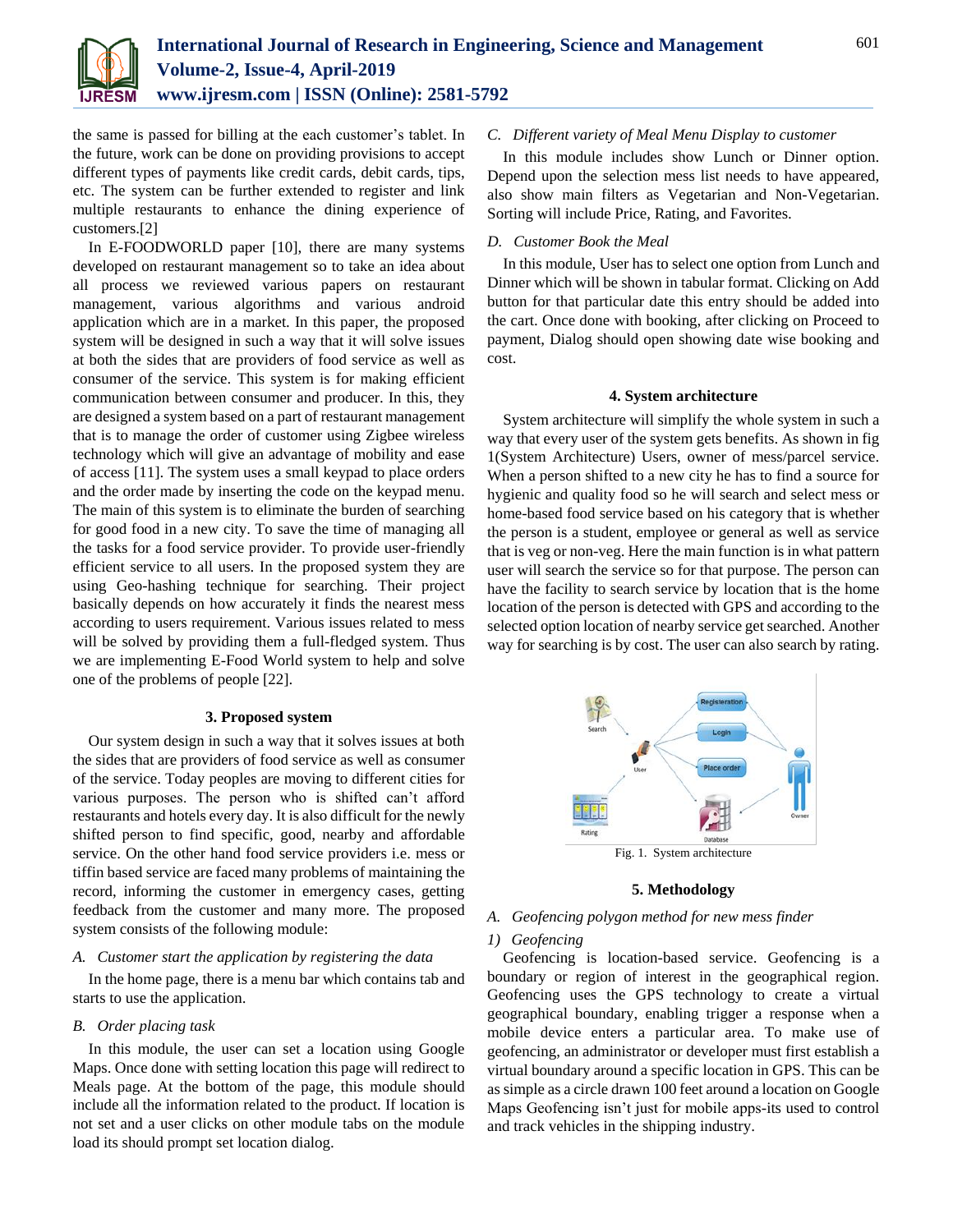

*B. Benefits of geofencing offer for your system*

Some of the benefits that your System might experience after submitting geofencing to your marketing policy:

## *1) Improved local optimization*

In many highly customized local searches, Geophanes can be a very powerful tool that helps you get into a high class. Location based system enables you to target local customers in a particular area of your choice, so your message becomes periodic and relevant.

Save money, earn money: The more budget you have available, the larger or the smaller, the geographical things can be important to how you can spend it more effectively.

## *C. Circular Geofencing Using Haversine Formula*

In the below algorithm, geofence of radius 'r' is created around the point Go The distance between Go and Gi is calculated using Haversine formula. The Haversine formula determines the great-circle distance between two points on a sphere given their longitudes and latitudes.

## *1) Input*

Gi the position of the interest.  $Gi = [lati, longi]$ Go is the current position of the user. Go [ lato, longo ] r is the radius of the geofence.

*2) Output*

True if the Gi is within Geofence range of Go sCheck With In Geofence Range ()

- {
- 1. Distance  $= 0$
- 2. Distance = getDistanceFrom Location  $(Go, Gi)$ ;
- 3. If  $(d < r)$
- 4. Return true
- 5. Else
- 6. Return false
- 7. End if } Get DistanceFromLoaction ( Go , Gi)
- {
- 8. radius =6371; //radius of earth
- 9. dlat = deg2rad ( lati, -lato);
- 10. dlong  $=$  deg2rad (longi, -longo);
- 11.  $a = Math.\sin( \frac{dlat}{2} )$  \* Math.  $\sin( \frac{dlat}{2} )$  + Math. cos ( deg2rad( lato) )
	- \* Math. cos ( deg2rad( lati) )
	- $*$  Math. sin (dlong/2)  $*$ Math. sin (dlong/2);
- 12.  $c= 2 * \text{Math}. \text{atan2} (\text{math}. \text{sqrt} (\text{a}),$
- Math.sqrt ( 1-a ) );
- 13. D= $R$ <sup>\*</sup> c;
- 14. Return d;
- }

## **6. Future study**

This system can extend to the many regions and registered a different mess. If the customer can order the food within the specific distance, then in future we maintain the distance criteria and fulfill the requirement of the customer to get the good food delivery or boarding. The scope will be we create

many service providers under the admin and expand the food delivery criteria. Many people have used a smartphone so it can extend in the future.

## **7. Conclusion**

This application developing an online mess service booking system based on user's location where users are able to sort messes according to their requirement. This system is to increase efficiency and reduce human errors and provide highquality services. By using this system, this will avoid long queues at the counter due to the speed of execution. This system is time-saving. The customer meal service android application can handle the billing hence it is the modern way to grow up the business using E-commerce. A system is able to stand out from competitors in the foodservice industry. Here the user is permitted to rate their favorite mess and give feedback to improve and encourage their experiences with mess providers. Therefore, the conclusion of the proposed system is based on customer's requirement. The wide range of people can use this system if they know how to operate the android smartphone. The scope of the proposed system is justifiable because in large amount peoples are shifting to many cities so a wide range of people can use this system.

## **References**

- [1] Bhaskar Kumar Mishra, Bhavani Singh Choudhary, Tanmay Bakshi, "Touch-Based Digital Ordering System on Android using GSM and Bluetooth for Restaurants", in IEEE INDICON 2015.
- [2] Kirti Bhandge, Tejas Shinde, Dhiraj Ingale, "A Proposed System For Touchpad Based Food Ordering System Using Android Application", IEEE, 2015
- [3] Faisal Bin Al Abid, A.N.M Rezaul Karim, "Cross-Platform Development for an Online Food Delivery Application", IEEE, 2017.
- [4] Ashish Rathod, Abhijit Khadke, Chetan Wakode, "Food Finder –Mobile Food Ordering Application", Rathod Ashish et.al; International Journal of Advanced Research, Ideas and Innovations in Technology, 2018.
- [5] Anuj Pal Kapoor, Madhu Vij," Technology at the dinner table: Ordering food online through mobile apps", Journal of Retailing Customer Services 43 (2018), 342-351, 2018.
- [6] Jovin Kurichial, Shubham Shitole, Priyanka Kedar, "Automated Mess Service Based On Users Location", International Research Journal of Engineering and Technology (JET), Sept. 2017.
- [7] Adepu Rajesh, Abhishek, Pooja Verma, Neha Jhade, "Automated Mess Management Facility Using SMS Authorization", International Journal of Latest Trends in Engineering and Technology, 2017.
- [8] Prof. N. M. Yawale, N. V. Pardakhe, M. A. Deshmukh, "A Review Paper on Online Restaurant Management System", IAETSD Journal for Advanced Research in Applied Sciences, 2017.
- [9] Aditya R, Abhishek Singh, "Online Food Ordering System", International Journal of Computer Applications (0975 – 8887) Volume 180, No.6, December 2017.
- [10] Namrata Y. Butch, Navanath V. Jadhav, Naumaan AR. Sayyed, Kiran Kuwar, "E-Food World", International Research Journal of Engineering and Technology (JET), Volume: 03, Issue: 01, Jan. 2016.
- [11] V. Swapna, M. Firdouse Ali Khan, "Design and Implementation of Ordering System for Restaurants", International Journal of Engineering Research and Technology (IJERT), Vol. 1 Issue 10, December 2015.
- [12] Vikram Singla, Deepak Garg," Finding Nearest Facility Location with Open Box Query using Geohashing and MapReduce", IEEE", 2014.
- [13] Varsha Chavan, Priya Jadhav, Snehal Korade and Priyanka Teli, "Implementing Customizable Online Food Ordering System Using Web-Based Application", International Journal of Innovative Science, Engineering & Technology, Vol. 2, Issue 4, April 2015.